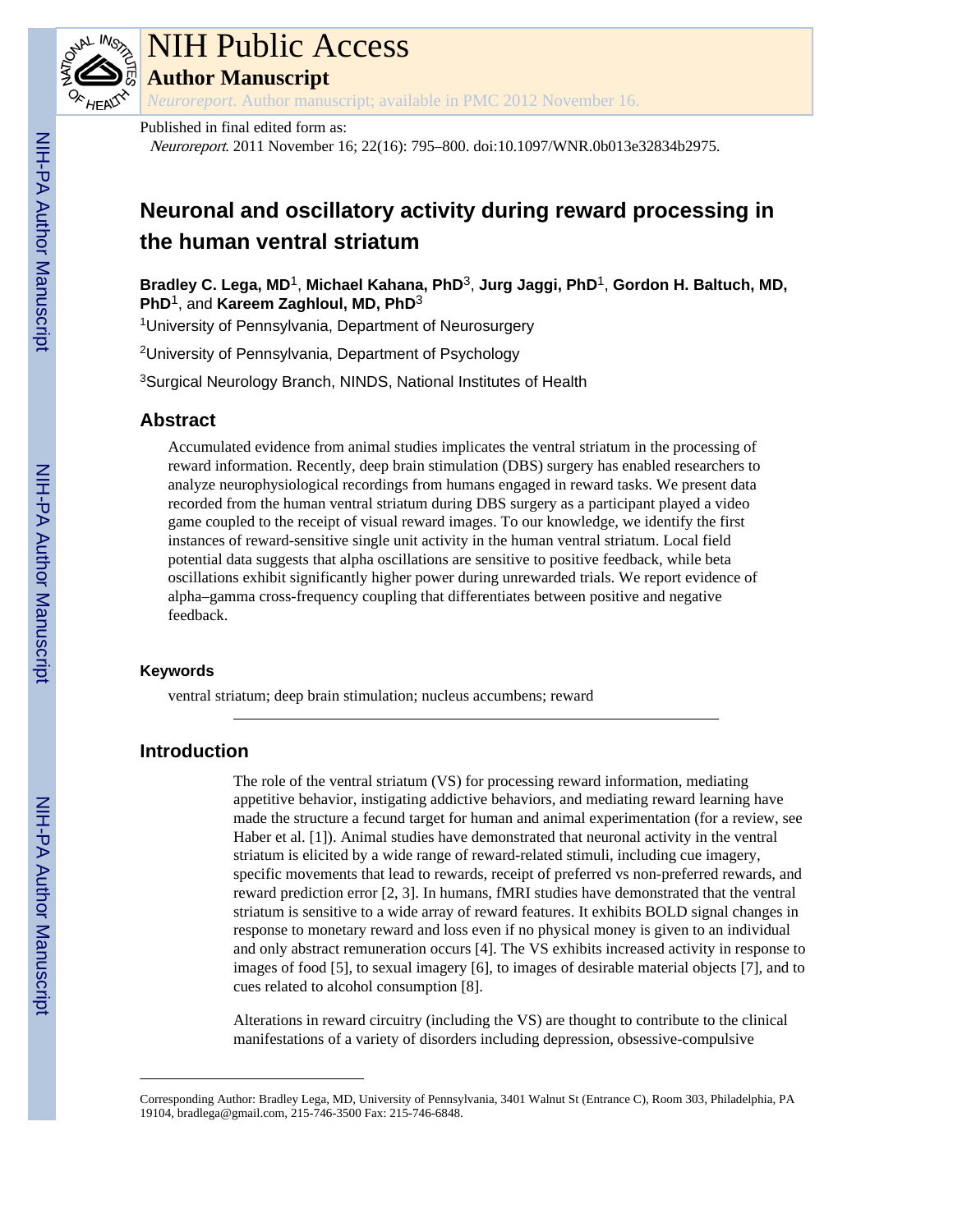disorder, schizophrenia, and anxiety [9]. This insight has prompted clinicians to attempt deep brain stimulation (DBS) of the ventral striatum to treat this condition [10]; such procedures have afforded researchers the unique opportunity to obtain direct neurophysiological recordings from the VS.

In the neocortex, theta and gamma oscillations have been linked to memory encoding and retrieval [11]. The project of applying spectral analytic techniques to local field potential (LFP) data from subcortical structures (outside of the hippocampus) is in its infancy, but there is evidence that oscillatory changes in specific frequency bands are part of the response of reward circuitry to feedback stimuli. LFP activity recorded from the human ventral striatum suggests that alpha and theta oscillations are responsive to strategyswitching during reward learning [12, 13]. Knowledge of which frequency bands exhibit oscillatory changes during behavior may present an electrophysiological target for modulation via deep brain stimulation, akin to beta oscillations in the subthalamic nucleus [14].

To our knowledge, no evidence linking single unit activity in the human VS to reward phenomena have been reported. Using intraoperative recording techniques [15], we describe single unit activity and LFPs obtained as a patient underwent DBS implantation surgery. We present the first human data linking single unit activity in the VS with the processing of reward information, and our LFP findings extend the existing literature describing neurophysiological activity in the human ventral striatum by identifying both alpha and beta oscillatory activity associated with different feedback conditions [12, 13].

# **Methods**

#### **Participant data**

The participant was a 42 year old female undergoing implantation of DBS electrodes in the ventral striatum for treatment-resistant depression. The patient participated voluntarily in our cognitive study after informed consent was obtained during pre-operative consultation for the surgery. Per protocol, the patient's depression medications were continued prior to surgery. The patient had suffered clinical depression for over 10 years, failing pharmacological treatment, counseling, and electro-convulsive therapy. This investigation was carried out in accordance with a University of Pennsylvania IRB approved protocol.

#### **Experimental paradigm**

We designed a paradigm in which the patient played a simple video game in order to receive reward stimuli. Ethical concerns prevented us from using a task with actual financial remuneration, and our experience in intraoperative DBS recordings suggested that participant motivation to achieve abstract points in a game would quickly wane without a primary pleasurable stimulus. Clinical concerns precluded using the delivery of pharmacological rewards. In a pre-operative session, the participant's preferences for different categories of visual images were assessed. She voted her preference for images from 11 different categories, presented 2 at a time on a computer screen. The image archive consisted of 120 images in each category compiled from the International Affective Picture System (IAPS) database and supplemented from additional internet image archives [16], compiled to appeal to a range of aesthetic tastes. Using the results of this category voting procedure, preferences were ranked using the Tideman method of ranked pairs [17].

The experimental task consisted of a video game in which the subject had to click a button (either left or right) when an object moved into a target area on the screen. The speed of the moving object was adjusted to target 70% accuracy. Prior to each trial, the participant was cued as to the category from which the reward image would come if the game task was

*Neuroreport*. Author manuscript; available in PMC 2012 November 16.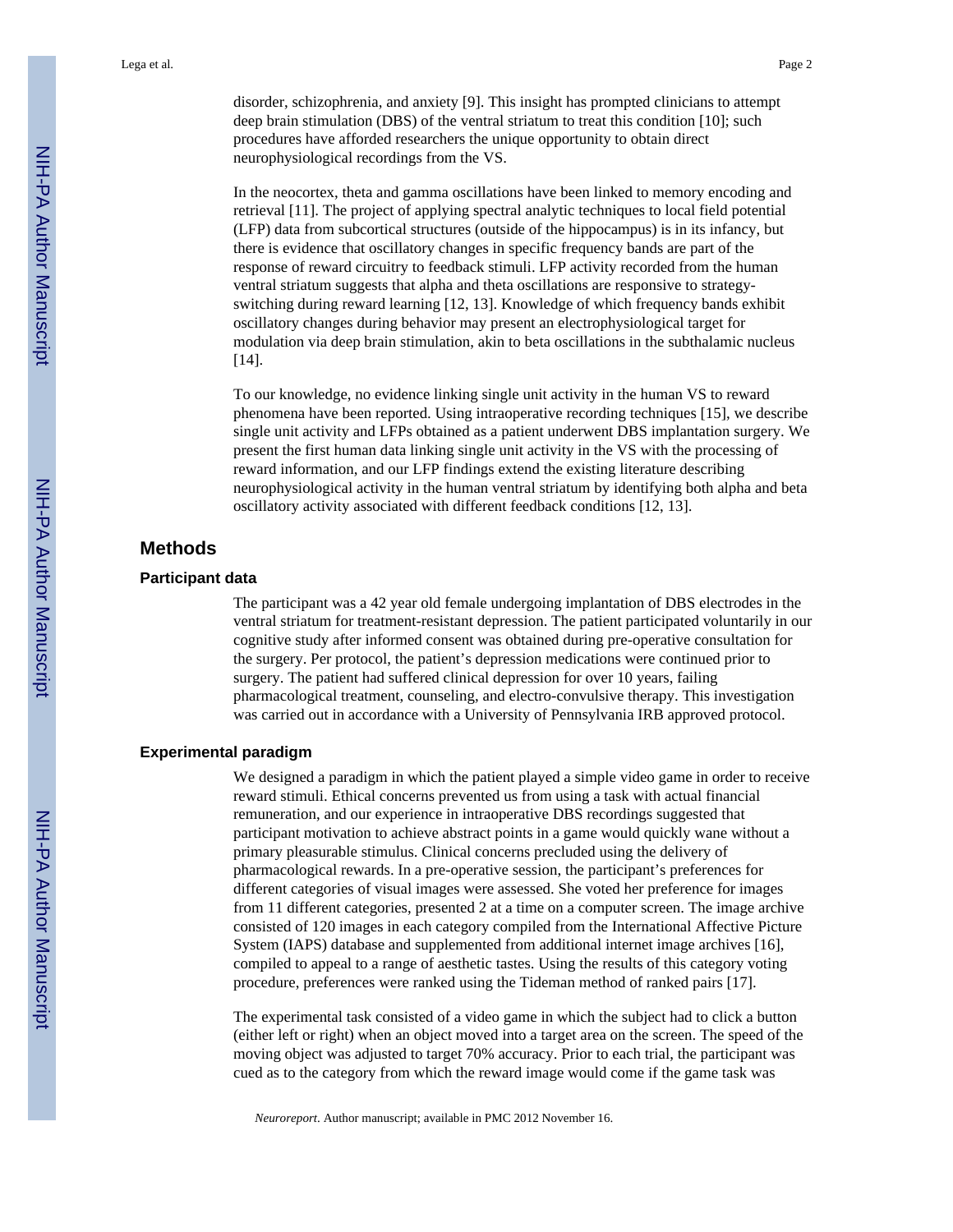successfully executed. Successful game completion was rewarded by the full presentation of an example image from the category of images that had been cued accompanied by a reinforcing tone (positive feedback). Failed trials were followed by images of trash or unkempt urban streets and a buzz tone (negative feedback). The game portion also included neutral-reward trials in which the participant was cued that no positive or negative feedback was on offer for that trial. These trials required the participant to click a button when prompted after viewing a moving stimulus. (See pdf, Supplemental Digital Content 1 [http://links.lww.com/WNR/A151,](http://links.lww.com/WNR/A151) for a schematic of the game and a more detailed description of the preference voting procedure)

#### **DBS procedure and spike acquisition**

Intraoperative targeting for recording and then implantation was 7 mm lateral to the AC-PC line (x axis), 2 mm anterior to the posterior edge of the anterior commissure (y axis), and 4 mm below the AC-PC line (z axis), in line with those used during the initial trials of DBS of the ventral striatum [18]. As part of the surgical protocol, spiking activity for localization of the appropriate brain structure was recorded using 1μm tungsten tip microelectrodes as previously described [15]. Local field potential recordings for power analysis were made from the left DBS macroelectrode. The two inferior contacts were used for recording, referenced to a more proximal contact located in the ventral internal capsule in bipolar fashion [12]. Signals were sampled at 25 kHz for microelectrode data and 1.25 kHz for macroelectrode data (16 bit A/D converter) for data analysis. Spikes were identified and sorted using the WaveClus software package [19]. Response to stimuli was quantified by comparing post-stimulus spike rates to the average spike rate over the 2 second period that preceded the appearance of the cue stimulus via t-test.

#### **Analysis of local field potentials**

We used Morlet wavelet decomposition (wave number of 6) to compute the spectral power as a function of time for analysis of local field potentials as previously described [20]. For significance testing, we compared power between conditions using a Wilcoxon rank sum test with a permutation procedure applied to two time windows: 0–750 msec and 750–1500 msec after stimulus onset [20]. Power values at each frequency and for each event were averaged across these time periods and compared between positive, negative, and neutral feedback conditions.

We analyzed the effect of phase of theta  $(4-8 \text{ Hz})$ , alpha  $(10-14 \text{ Hz})$ , and beta  $(16-24 \text{ Hz})$ oscillations on gamma oscillatory power [12]. We extracted phase information using the Hilbert transform and divided phase values into 4 phase bins 0.4 radians in width. The gamma band was divided into low and high gamma frequencies at 70 Hz based on existing literature [21]. Based on the time-frequency spectrograms, we focused on the 600 msec time window from 100 to 700 msec after the onset of feedback. Power in each of these four bins was compared via a 1-way ANOVA. The F statistic threshold corresponding to a 5% false positive rate was determined using a permutation procedure. This was repeated 1000 times to create a distribution of F ratios from which the largest 5% values were determined. The *p* values are therefore derived from this distribution of F ratios. A post-hoc test compared gamma power during the peaks of positive versus negative feedback events using a ranksum test with permutation procedure.

# **Results**

We recorded single unit activity and local field potentials intraoperatively during bilateral DBS implantation. Playing a video game reward task, the participant completed 104 trials in total. She played the game successfully on 57 trials (31 failed trials). She also completed 16

*Neuroreport*. Author manuscript; available in PMC 2012 November 16.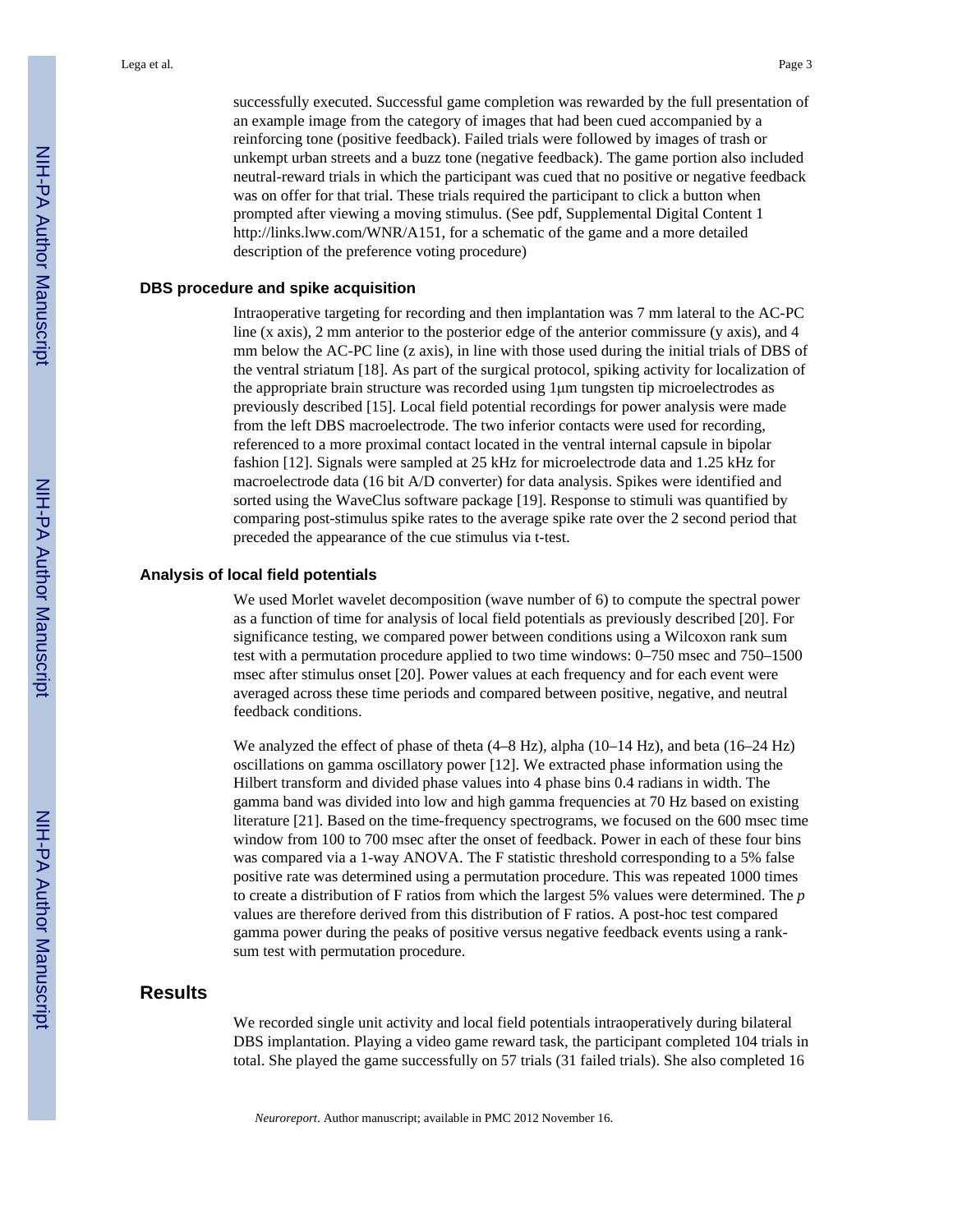neutral trials for which there was no competitive game portion and no feedback. The participant played the game during implantation in both the right and left ventral striatum. In total, two microelectrode and one macroelectrode recordings were analyzed from the experiment.

We extracted and sorted single-unit activity captured from the VS microelectrode recordings to find four uniquely identifiable spike clusters (using the WaveClus software package, [19]). We restricted our analysis to the two clusters (from here referred to as neurons) that had a spike rate >1 Hz (one each from the left and right VS). The recording from the right striatum showed a significant increase in spike rate after positive feedback as compared to baseline  $(t(29)=3.28, p=0.0027$ , Figure 1). There was no difference in firing rate in response to negative feedback compared to baseline. There were no significant changes in spiking activity relative to baseline for the reward-neutral feedback trials.

We examined local field potential data recorded from contacts 0 and 1 (most ventral) of the DBS macroelectrodes implanted in the left VS as the patient engaged in the same reward task. Normalized power values recorded from the ventral-most electrode (contact 0) are shown in Figure 2A for each of the three conditions: positive feedback, negative feedback, and reward-neutral feedback (see supplemental material for dorsal electrode data). In both electrodes, alpha band (10–14 Hz) oscillatory power significantly increased in the first 750 msec after positive feedback compared to negative feedback (p=0.002, rank-sum with permutation procedure, FDR corrected). The burst in alpha activity dissipated after 750 msec, at which time negative feedback-related activity showed a significant theta (4–8 Hz) and beta (16–24 Hz) power increase relative to positive feedback ( $p = 0.002$ , rank sum with permutation procedure, FDR corrected, Figure 2A). Neutral feedback trials demonstrated a significant increase in beta activity compared to both positive and negative feedback during the initial 750 msec after feedback onset ( $p = 0.001$ , rank sum test with permutation procedure, FDR corrected, Fig. 2A). This beta effect was robust; 90% of neutral feedback events exhibited average beta-band power that was higher than the median value for positive and negative feedback events.

We identified evidence of alpha oscillatory (10–14 Hz) modulation of gamma band activity that was present during both positive and negative feedback trials for the ventral-most electrode (*p*=0.002, and *p*=0.02 for positive and negative respectively, ANOVA with *p* derived from permutation procedure across 4 phase bins). This was specific for high gamma power; results were not significant for the low gamma band for positive or negative feedback (35–70 Hz, *p*=0.22 and *p*=0.35 respectively). Results were not significant for the dorsal electrode (see Supplemental Digital Content). Figure 2B shows gamma power plotted over 5 alpha cycles locked to each alpha trough occurring in the 600 msec that follow feedback onset. It suggests that the significant phase locking identified for positive feedback events is driven by increased high gamma power during the peaks of the alpha oscillation, consistent with existing evidence [12]. By contrast, gamma power is elevated during the *trough* of the alpha cycle during negative feedback. We confirmed this difference by comparing high gamma power during alpha peaks directly between positive and negative feedback conditions, revealing significantly higher power during positive feedback (*p*=0.013, rank sum test with permutation procedure, uncorrected). We confirmed this analysis by checking for cross-frequency coupling using the Modulation Index [12]. (See pdf, Supplemental Digital Content 1, for the methods and results of this analysis as well as the results of an analysis of phase reset).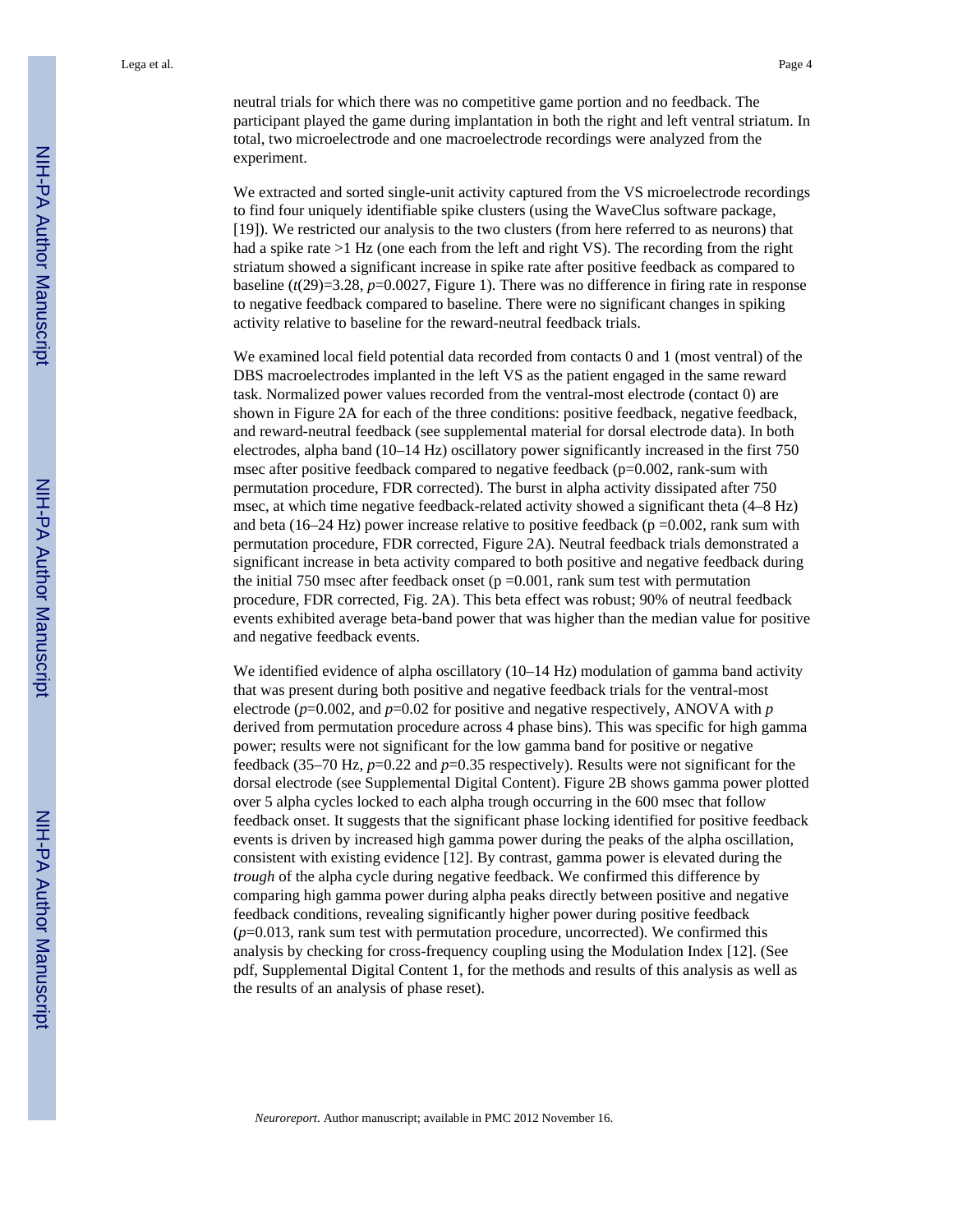# **Discussion**

Our results are derived from the study of a single participant who suffered from major depression. As such, both neuronal and LFP results must be interpreted with caution. Nonetheless, the paucity of human data from the ventral striatum and use of the ventral striatum as a therapeutic target make our findings worthy of interest. To our knowledge, we identify the first examples in the literature of reward-sensitive neurons in the human ventral striatum. The cells we identified appeared to have firing rates and morphologies most suggestive of tonically active neurons (TANs) [22, 23, 24]. Such neurons are a small percentage of striatal cells, although their large size makes them readily identifiable during *in vivo* recording and they may represent a higher proportion of neurons in humans as compared to rodents or non-human primates [24]. The firing rate for both cells we observed,  $\sim$ 3 Hz, along with the broad spike waveform and long after-hyperpolarization are consistent with this conclusion. We did not observe the characteristic pause in firing rate that TANs typically exhibit in primate studies of striatal reward processing [24]. This may be attributable to the limited number of cells from which we were able to sample, preventing us from searching for a highly-tuned reward-responsive cell for which dramatic pauses would have been visible.

The results of our LFP analysis complement and extend the existing human literature for reward-related LFP activity in the striatum [12]. We add the identification of an alpha band power difference to evidence of alpha-gamma cross-frequency coupling during reward processing. The alpha power changes we identify may reflect synchrony with other brain areas involved in reward processing, such as the orbitofrontal cortex. Examining orbitofrontal sites for alpha band effects during reward processing may prove insightful. The specificity of cross-frequency coupling for high-gamma band activity reinforces existing literature suggesting that low and high gamma oscillations are functionally distinct: the former represents a localized oscillation while the latter is indicative of multi-unit activity [21].

The inclusion of non-reward trials in our experiment resulted in identification of a striking beta band effect. Beta oscillations in the basal ganglia of humans have been studied most carefully for their role in Parkinson's disease, in which beta oscillatory activity in the globus pallidus is abolished immediately prior to movement, and abnormal STN beta synchrony is associated with symptoms of Parkinson's disease [14]. The transition from a non-reward cue to the non-reward feedback period required the patient to perform movement (left and right, randomized for each trial), suggesting the beta oscillation was not attributable to a lack of movement present only in the non-reward trials. Beta oscillations in different basal ganglia structures (e.g. striatum and pallidum) may be functionally similar, by which they hold a brain structure in a default, inactive state that must be abolished before information processing or action may commence [25]. If this is the case, it raises the fascinating possibility that overactive beta synchrony may underlie the anhedonic effects of depression which may offer a novel target for therapeutic manipulation.

# **Conclusion**

We recorded neuronal activity and local field potentials from the human ventral striatum during a reward processing task. We identify the first evidence of reward-responsive spiking in human striatal neurons. Alpha oscillations distinguish positive from negative feedback, while we also uncover evidence of beta oscillations sensitive to reward-neutral conditions. The phase of alpha-gamma cross-frequency coupling also distinguishes feedback types. These observations provide data for the design of closed-loop DBS devices to treat depression.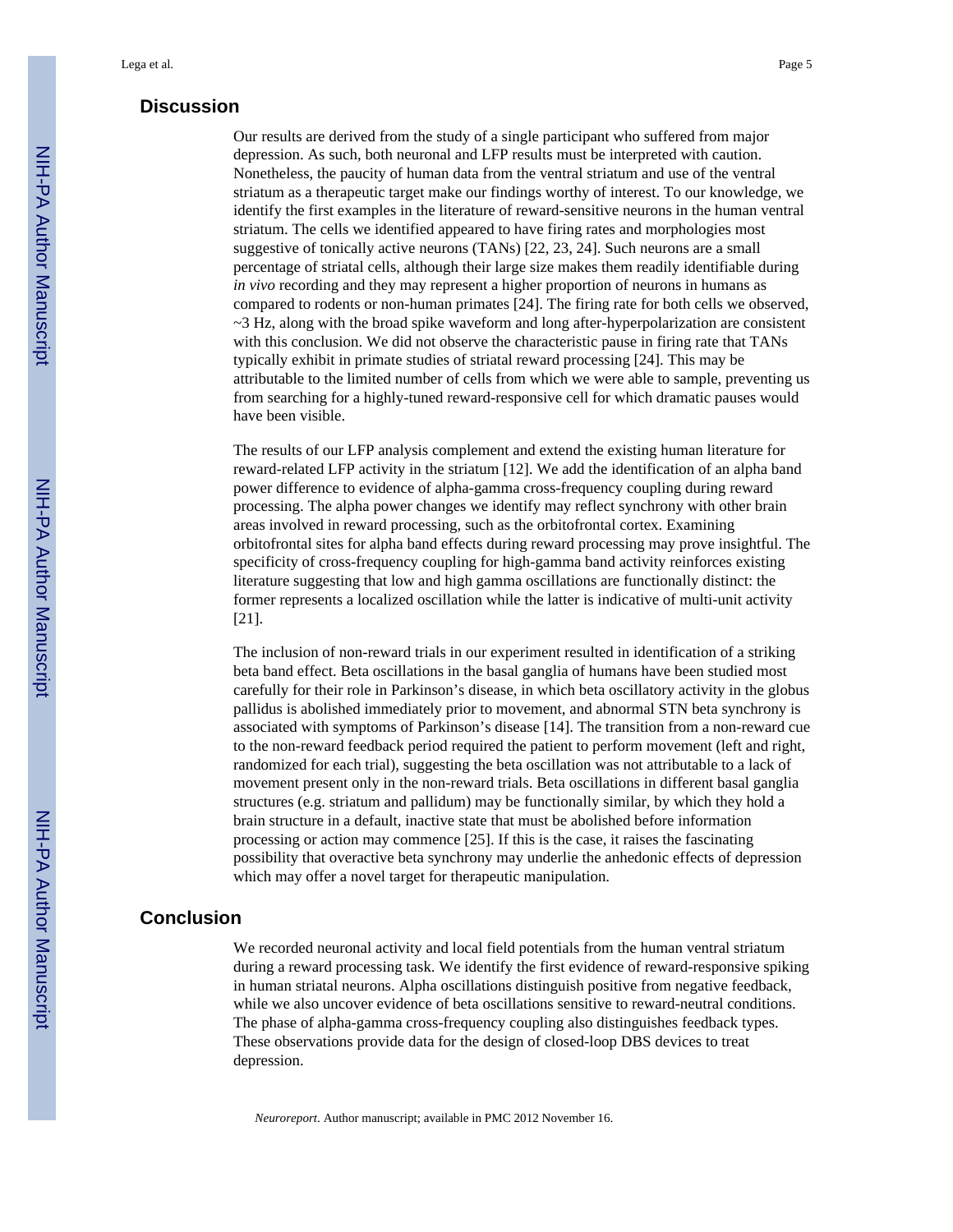# **Supplementary Material**

Refer to Web version on PubMed Central for supplementary material.

## **Acknowledgments**

Work supported by a grant from the Dana Foundation. The authors would also like to acknowledge the contributions of Marie Kerr for her assistance in maintaining IRB documents.

#### **References**

- 1. Haber SN, Knutson B. The reward circuit: linking primate anatomy and human imaging. Neuropsychopharmacology. 2009; 35(1):4–26. [PubMed: 19812543]
- 2. Cromwell HC, Hassani OK, Schultz W. Relative reward processing in primate striatum. Experimental Brain Research. 2005; 162(4):520–525.
- 3. Schultz W, Tremblay L, Hollerman JR. Reward processing in primate orbitofrontal cortex and basal ganglia. Cerebral Cortex. 2000; 10(3):272. [PubMed: 10731222]
- 4. Cooper JC, Knutson B. Valence and salience contribute to nucleus accumbens activation. Neuroimage. 2008; 39(1):538–547. [PubMed: 17904386]
- 5. Beaver JD, Lawrence AD, van Ditzhuijzen J, Davis MH, Woods A, Calder AJ. Individual differences in reward drive predict neural responses to images of food. Journal of Neuroscience. 2006; 26(19):5160. [PubMed: 16687507]
- 6. Walter M, Bermpohl F, Mouras H, Schiltz K, Tempelmann C, Rotte M, Heinze HJ, Bogerts B, Northoff G. Distinguishing specific sexual and general emotional effects in fMRI Subcortical and cortical arousal during erotic picture viewing. Neuroimage. 2008; 40(4):1482–1494. [PubMed: 18329905]
- 7. Erk S, Spitzer M, Wunderlich AP, Galley L, Walter H. Cultural objects modulate reward circuitry. Neuroreport. 2002; 13(18):2499. [PubMed: 12499856]
- 8. Braus DF, Wrase J, Grusser S, Hermann D, Ruf M, Flor H, Mann K, Heinz A. Alcohol-associated stimuli activate the ventral striatum in abstinent alcoholics. Journal of Neural transmission. 2001; 108(7):887–894. [PubMed: 11515754]
- 9. Wichmann T, DeLong MR. Deep brain stimulation for neurologic and neuropsychiatric disorders. Neuron. 2006; 52(1):197–204. [PubMed: 17015236]
- 10. Schlaepfer TE, Cohen MX, Frick C, Kosel M, Brodesser D, Axmacher N, Joe AY, Kreft M, Lenartz D, Sturm V. Deep brain stimulation to reward circuitry alleviates anhedonia in refractory major depression. Neuropsychopharmacology. 2007; 33(2):368–377. [PubMed: 17429407]
- 11. Kahana, Michael J. The cognitive correlates of human brain oscillations. Journal of Neuroscience. 2006; 26(6):1669–1672. [PubMed: 16467513]
- 12. Cohen MX, Axmacher N, Lenartz D, Elger CE, Sturm V, Schlaepfer TE. Nuclei Accumbens Phase Synchrony Predicts Decision-Making Reversals Following Negative Feedback. Journal of Neuroscience. 2009; 29(23):7591. [PubMed: 19515927]
- 13. Cohen, Michael X.; Axmacher, N.; Lenartz, D.; Elger, CE.; Sturm, V.; Schlaepfer, TE. Good vibrations: Cross-frequency coupling in the human nucleus accumbens during reward processing. Journal of Cognitive Neuroscience. 2008
- 14. Kuhn AA, Williams D, Kupsch A, Limousin P, Hariz M, Schneider GH, Yarrow K, Brown P. Event-related beta desynchronization in human subthalamic nucleus correlates with motor performance. Brain. 2004; 127(4):735. [PubMed: 14960502]
- 15. Zaghloul, Kareem A.; Blanco, Justin A.; Weidemann, Christoph T.; McGill, Kathryn; Jaggi, Jurg L.; Baltuch, Gordon H.; Kahana, Michael J. Human substantia nigra neurons encode unexpected financial rewards. Science. 2009; 323:1496–1499. [PubMed: 19286561]
- 16. Lang, PJ.; Bradley, MM.; Cuthbert, BN. International affective picture system (iaps): Technical manual and affective ratings. Gainesville, FL: NIMH Center for the study of emotion and attention, University of Florida; 1999.

*Neuroreport*. Author manuscript; available in PMC 2012 November 16.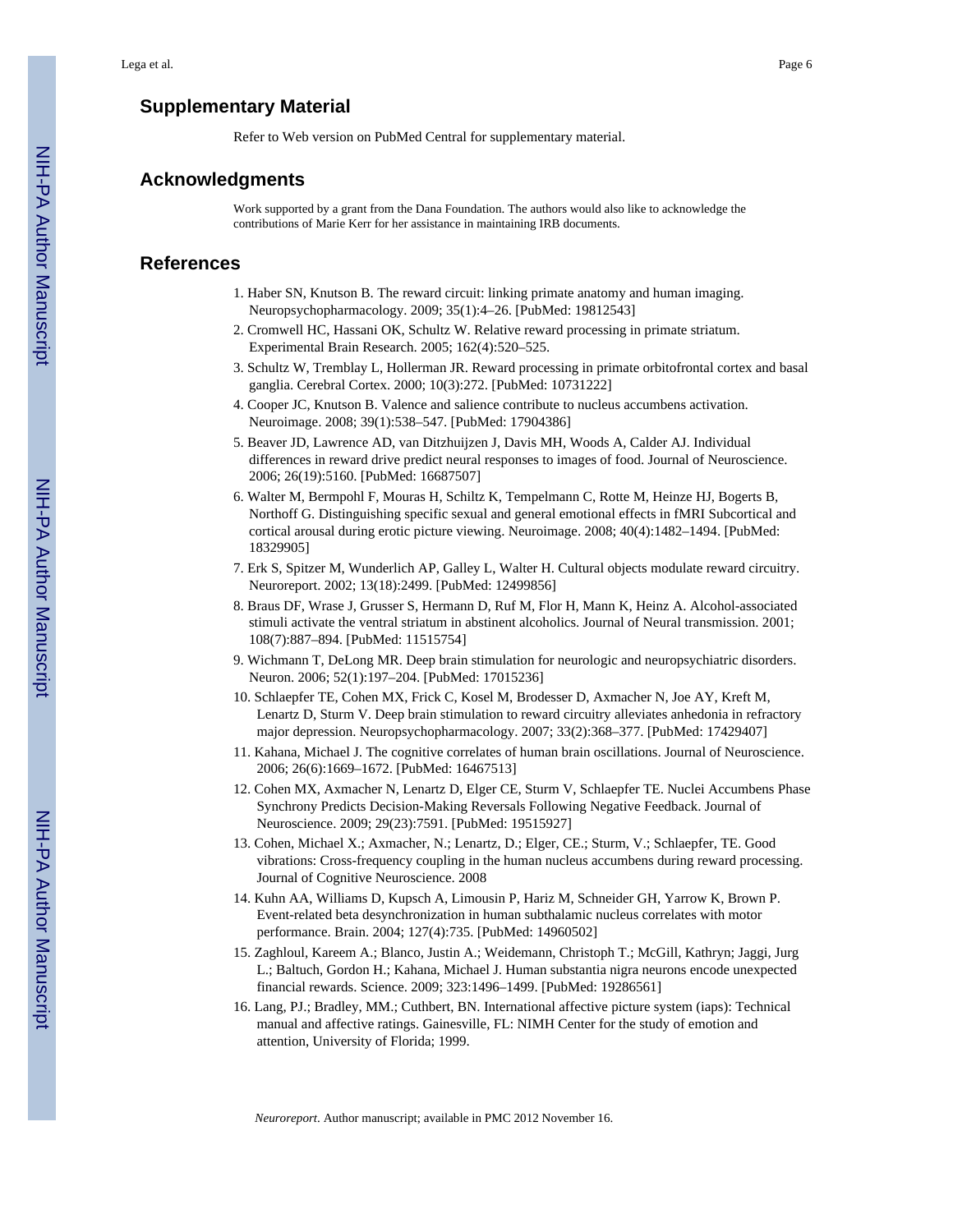- 17. Tideman TN, Tullock G. A new and superior process for making social choices. The Journal of Political Economy. 1976:1145–1159.
- 18. Malone DA, Dougherty DD, Rezai AR, Carpenter LL, Friehs GM, Eskandar EN, Rauch SL, Rasmussen SA, Machado AG, Kubu CS, et al. Deep brain stimulation of the ventral capsule/ ventral striatum for treatment-resistant depression. Biological psychiatry. 2009; 65(4):267–275. [PubMed: 18842257]
- 19. Quiroga RQ, Nadasdy Z, Ben-Shaul Y. Unsupervised spike detection and sorting with wavelets and superparamagnetic clustering. Neural Computation. 2004; 16:1661–1687. [PubMed: 15228749]
- 20. Sederberg PB, Kahana MJ, Howard MW, Donner Elizabeth J, Madsen Joseph R. Theta and gamma oscillations during encoding predict subsequent recall. Journal of Neuroscience. 2003; 23(34): 10809–10814. [PubMed: 14645473]
- 21. Ray S, Maunsell JHR. Different Origins of Gamma Rhythm and High-Gamma Activity in Macaque Visual Cortex. PLoS Biology. 2011; 9(4):e1000610. [PubMed: 21532743]
- 22. Graveland GA, Williams RS, DiFiglia M. Evidence for degenerative and regenerative changes in neostriatal spiny neurons in Huntington's disease. Science. 1985; 227(4688):770. [PubMed: 3155875]
- 23. Sharott A, Moll CKE, Engler G, Denker M, Grun S, Engel AK. Different subtypes of striatal neurons are selectively modulated by cortical oscillations. Journal of Neuroscience. 2009; 29(14): 4571. [PubMed: 19357282]
- 24. Tepper JM, Bolam JP. Functional diversity and specificity of neostriatal interneurons. Current opinion in neurobiology. 2004; 14(6):685–692. [PubMed: 15582369]
- 25. Courtemanche R, Fujii N, Graybiel AM. Synchronous, focally modulated {beta}-band oscillations characterize local field potential activity in the striatum of awake behaving monkeys. Journal of Neuroscience. 2003; 23(37):11741. [PubMed: 14684876]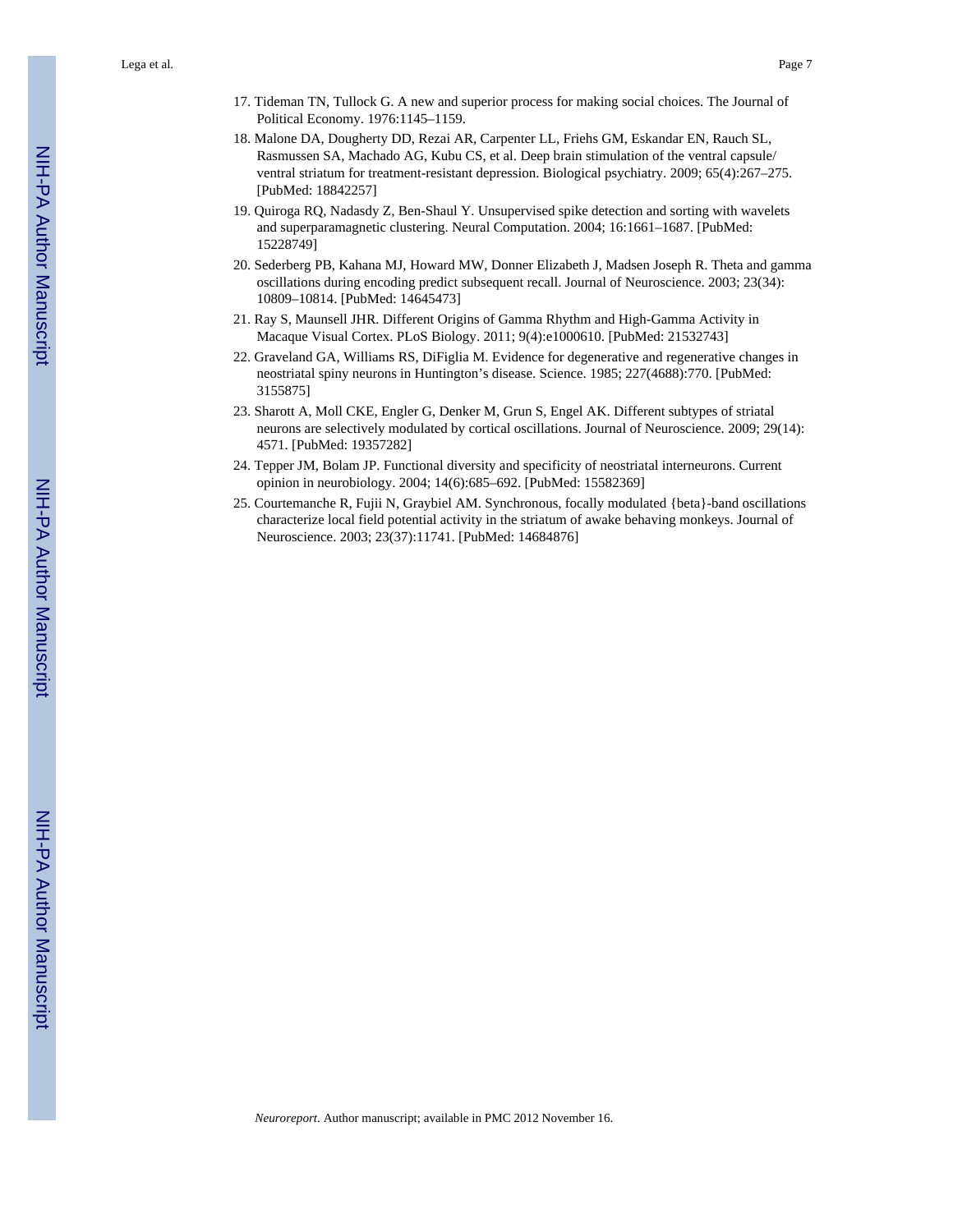Lega et al. Page 8





**A.** Raster plots and peri-event histograms for spiking activity in response to positive (top) and negative (bottom) feedback. Vertical lines indicate time of feedback presentation **B.** Mean spike waveform for this neuron, showing broad depolarization and long after-spike hyperpolarization. Gray lines represent ±SEM. **C.** Change in spiking activity relative to baseline period for positive and negative feedback.